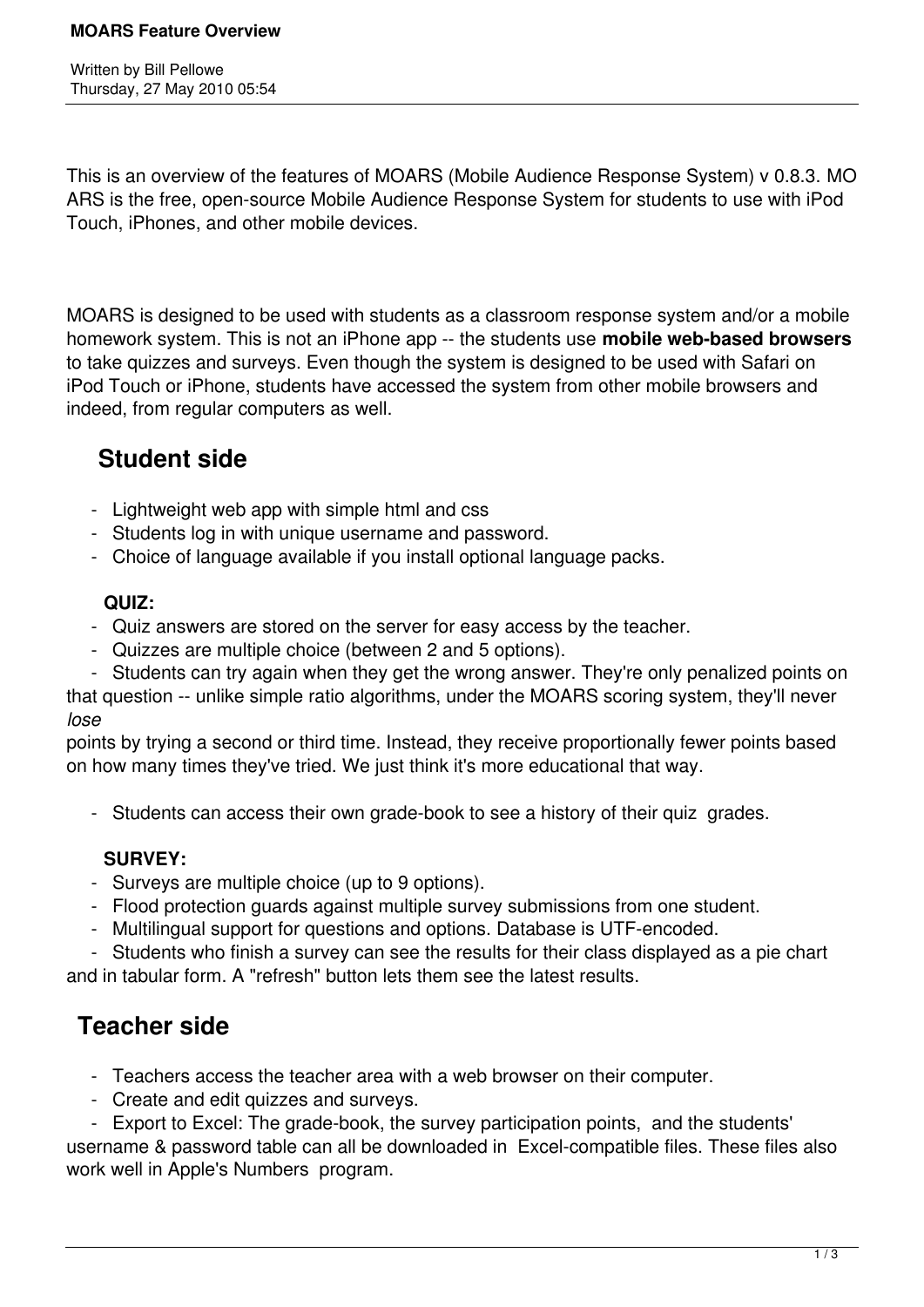#### **MOARS Feature Overview**

 - Multilingual support for questions and options. Database is UTF-encoded. (The site is currently only available in English, though. Teacher-side language packs will be available in a future release.)

 - Student management: Teachers can add students to classes, view student username and password data, edit student information, and drop students from classes.

 - See students' progress on quizzes and surveys in real time (by clicking a "refresh these results" button).

 - Teachers choose when to add the students' quiz scores to a grade-book. So, with in-class quiz work, you can store the grades before sharing the correct answers with the entire class. If it's homework with a specific due date and time, the teacher can choose that moment to put the grades into the grade-book.

 - The grade-book can be edited. Teacher can change their students' grades. Teacher can excuse students from quizzes so that the missed quizzes don't count against them in their quiz grade tally.

 - Survey results can be shown to students as a pie chart with a table of results. (The pie chart works on Safari and Firefox but has issues with Internet Explorer.)

 - Teachers can see who has taken the survey and who hasn't. Teachers can opt to award a participation point to students who have taken the survey.

 - Teachers can see who in their class is currently logged in. Teachers can log out an entire class if necessary (such as in an environment where the school has a class set of mobile devices).

 - Teachers can set homework with a "start" and "end" date and time. Research shows that regularly-spaced practice helps students retain more. Using this feature, teachers can restrict access to a homework assignment so that it is done within a particular window of opportunity. Homework assignments can be a quiz or a survey. The deadline will only apply to students in the class(es) that have been selected by the teacher.

 - Recycle quizzes: Recycling a quiz will create a new version of that quiz, with each question and all options in a new, random order. Useful for pre- and post-tests.

 - Reuse surveys: Teachers can issue a new shortcut (access code) for a survey, so that students can take the survey again. Useful for pre- and post-discussion surveys, or to measure changes over time.

 - Export quizzes to Word: Teachers can download a student version and teacher version of a quiz as a Word (.doc) file. (This feature will be standard in the next release of MOARS, and is currently available in the "Add-Ons" download section.)

## **Admin**

Admins can do everything that teachers can do (in fact, the admin is also a teacher). Admins have a few more responsibilities:

- Edit any teacher's quiz or survey.
- Add and edit course information.
- Add and edit teacher information.